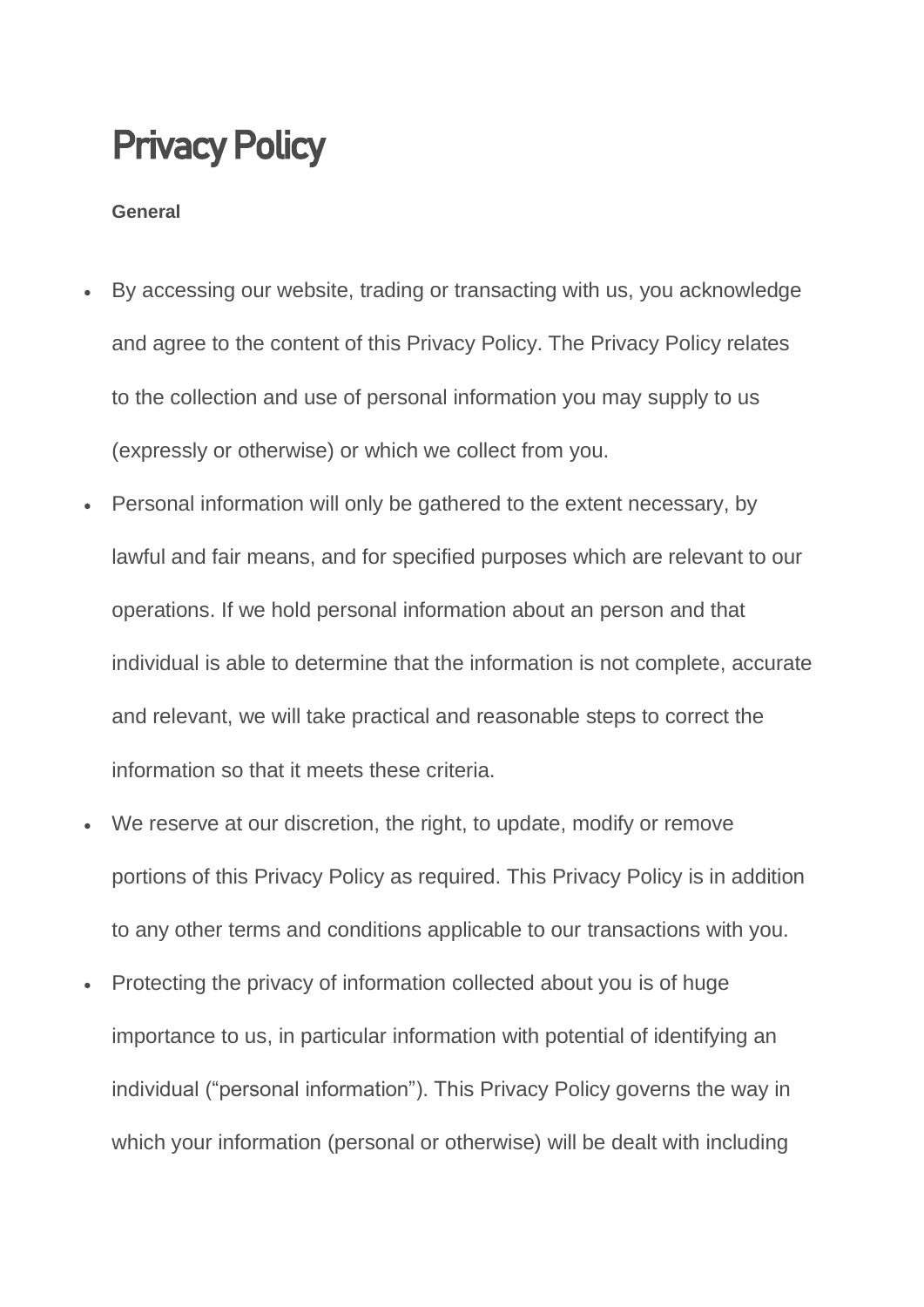but not limited to collection, access, storage and use of personal information which we obtain as part of our business operation. This Privacy Policy should be reviewed periodically so that you are updated on any changes. We welcome your comments and feedback.

- Tan Ninety will not sell, distribute or release your information without your consent. The only circumstances in which external organisations may be given access to our customers' personal information is during the direct performance of work for you or as required during any transactions. An example may include a partner which is engaged by Tan Ninety to maintain our software or database systems. Under all circumstances where your personal information is disclosed we will take all reasonable steps to ensure that third parties undertake to protect your privacy.
- We collect your personal information only after informing you of the purpose of its use, our contact person, or other information, and only to the extent reasonably necessary for our purpose. Customers are welcome to request personal information we hold about them. To obtain a copy of the personal information that we hold, please contact our Privacy Officer. Positive identity validation will be required. All personal information supplied to us is not shared with any other third parties unless explicitly and expressly communicated when you submit the information.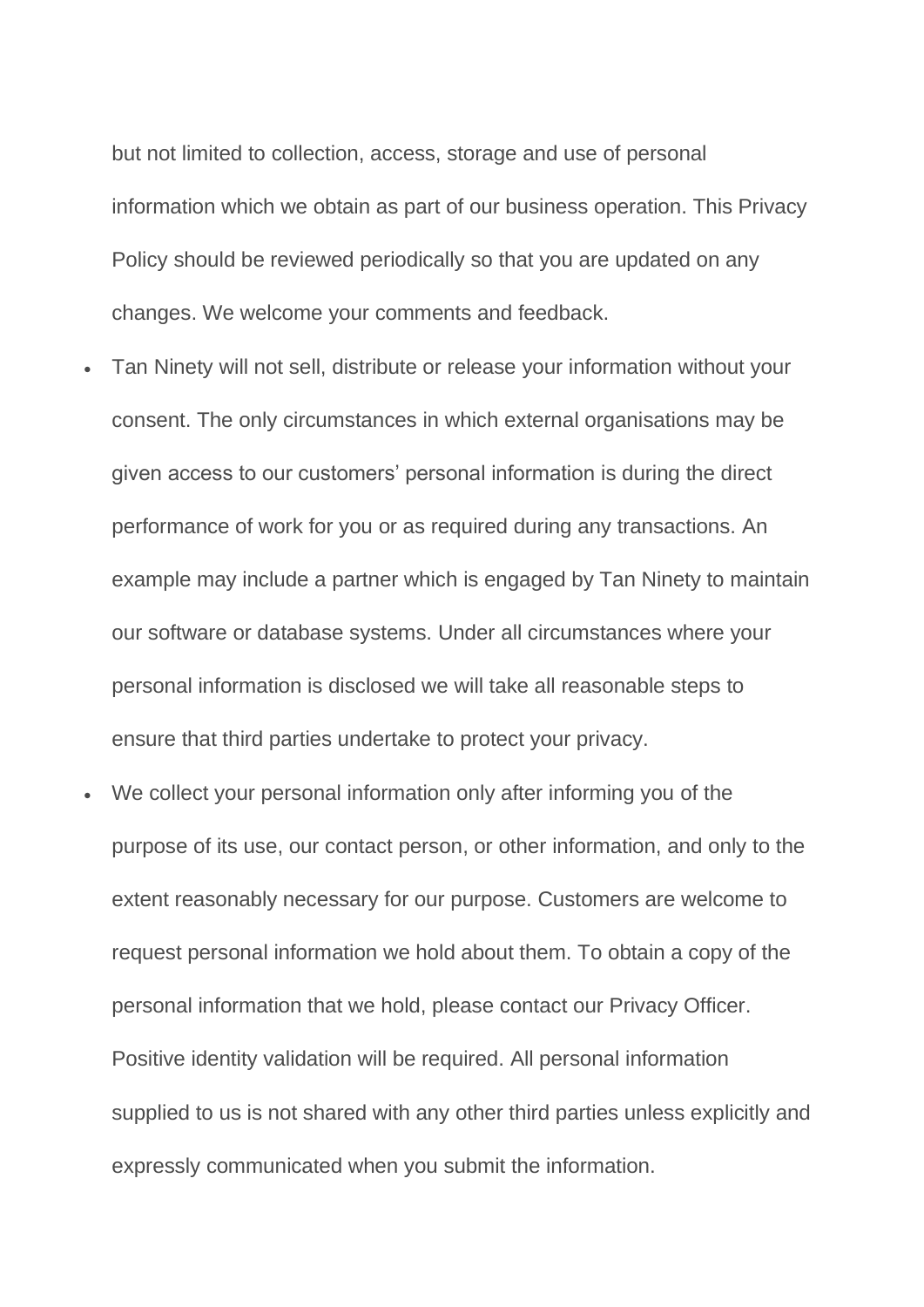### What do we collect?

• Generally your name, email address, city of residence, mail address and telephone numbers are kept.

## How is it collected?

#### **Direct requests**

• Personal information about you is collected only when knowingly and voluntarily submitted. Personal Information is collected by our organisation via the following: direct requests for information made by us to you either verbally or in writing, including information included in any agreement or schedule to agreement with us. It is our intention that this policy will protect your personal information from being dealt with in any way that is inconsistent with applicable privacy laws in Australia.

#### **IP Addresses**

- If information is gathered by our web site, our web servers gather your IP address to assist with the diagnosis of problems or support issues with our services. Again, information is gathered in aggregate only and cannot be traced to an individual user.
- Cookies and Applets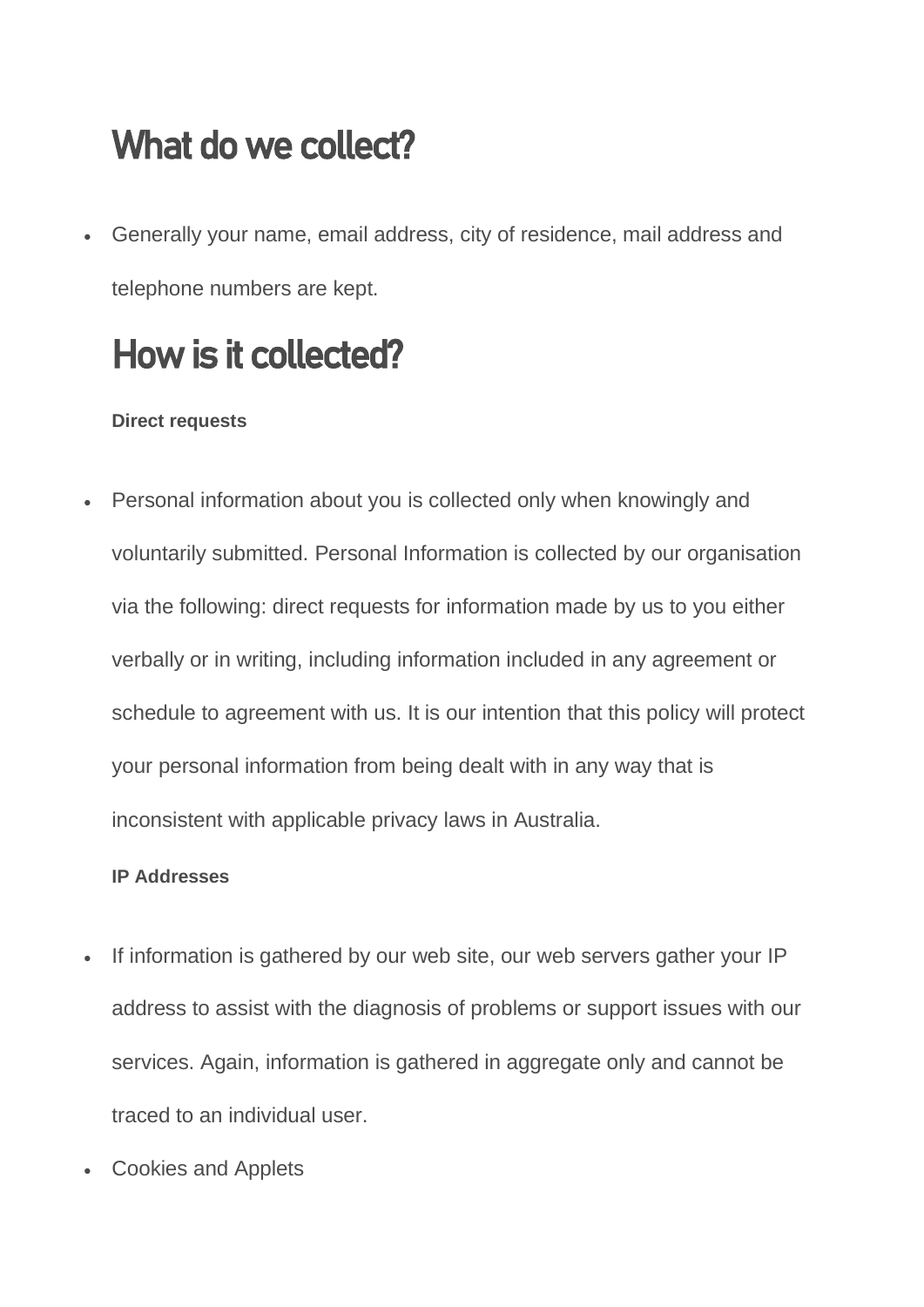We use cookies to provide you with a better experience. These cookies allow us to increase your security by storing your session ID and are a way of monitoring single user access. This aggregate, non-personal information is collated and provided to us to assist in analysing the usage of the site.

### What do we do with your information?

• It will be used to form part of a database of purchasers already interested in our products and services. It is for our use only.

## How is it stored?

• Our internal electronic storage systems hold the information.

#### Is it secure?

- We strive to ensure the security, integrity and privacy of personal information submitted to us including via our web sites, and we review and update our security measures in light of current technologies. Unfortunately, we cannot guarantee our systems to be totally secure.
- However, we will endeavour to take all reasonable steps to protect the personal information you may disclose to us.